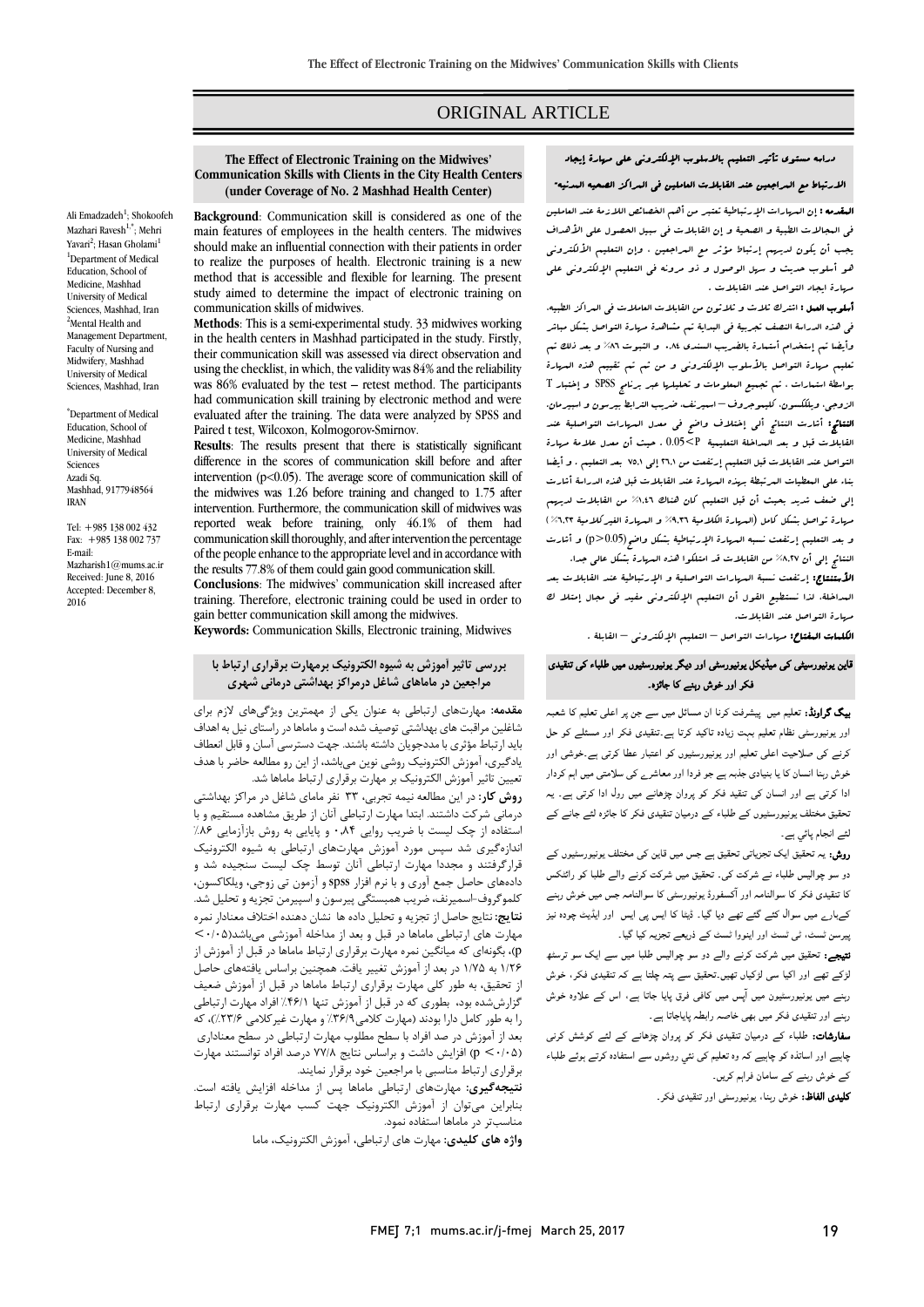# **INTRODUCTION**

Nowadays, medical education focuses on human and communication skills rather than specialization and theoretical education (1). Communication is a human skill that could be enhanced by education and training that is known communication skill. These skills are inseparable part of clinical activities of a doctor (2). One of the most important aspects of the medical sciences is the human aspect and communication skill is considered as one of the main general skills (3). Different studies have presented that communication skills training for the staff are one of the main methods to improve the quality of care, since it results in the change of their behavior and attitude toward the efficiency of the skills, the enhancement of their job satisfaction and also recognition of the patients' needs, making positive change in the clinical condition and gaining the patients' satisfaction (4). Consequently, communication skill is recommended as the most important feature required for the people working in primary health care centers (5) and is considered as one of the indexes of eligibility criteria and capability of the health care personnel (6, 7).

Mothers' health is known as one of the development indexes and millennium development goals that could be upgraded with effective strategies for health. The enhancement of the communication between mother and midwife is one the most influential strategies to increase the quality of midwifery services and enhance the mothers' health. In other words, an appropriate communication could be even more influential than pharmacotherapy in some cases. In addition, inappropriate communication could have negative effect on the improvement of the patient and even deprive the patient from a healthy life permanently (9). Furthermore, the studies have shown that communication problems are the main cause of complaint among pregnant women and most of them complain about the amount and quality of the data they receive (10). Therefore, the enhancement of the communication with the midwife is one of the most effective strategies to develop the quality of midwifery services and the mothers' health (8).

One of the suggested approaches to teach clinical skills and eliminate the gap between education and clinical situations, is to change the traditional teaching methods including lecture to programs that increase the clinical skills and decision making practices. Clinical training requires different training situations and different teaching methods should be used to teach clinical skills (11). Meanwhile, teaching via the internet is a new method that has conquered some barriers to learning in the traditional methods. It is more accessible and flexible to learn from the internet, (12) it assists to provide services with efficient and low cost method (13).

In electronic learning system, the learner and the teacher make communication using the tools and equipment provided by technology (14). Teaching via the internet is a new easy to access and flexible method to learn. This method is accessible for people who live in far places, in addition, the cost of travel, waste of time and the problems of substituting human resources reduces and also it facilitates the exchange of information and skills that confirms the cost effectiveness

of the method (15).

It should be noted that the number of applicants for retraining courses is increasing day by day among the midwives, while the in-person courses are not sufficient, on the other hand, most of the applicants are working in deprived and far areas and have lots of social and family responsibilities, that makes it difficult for them to participate in the in-person courses. E-learning could be a solution to this problem and solve it (16).

# **METHODS**

This is a quasi-experimental study, with intervention and pretest and post-test method. The sample population was all the midwives working in the Health Centers and subsidiaries places that work under the supervision of health center of zone two of Mashhad. The sample was, according to the research community and included all the midwives that provide services before, during and after pregnancy.

Firstly, the research was explained to the participants and they received the informed consent form, then, the researcher went to the health centers in person and determined the communication skills in accordance with the checklist.

The data were collected by the demographic questionnaire and the checklist of communication skills. The checklist was developed in accordance with the Calgary- Cambridge guide to the medical interview. This guide explained the process of communication skills in five steps in medical interview, including:

30. The beginning of the interview, 2. Data collection, 3. Physical examination, 4. Description and programming, 5. The end of the session (17). The checklist of the present study included 15 items. Thirteen items had three modes "thorough implementation of the skill, the incomplete implementation of the skill, not implement the skill". The other two items had only two modes "thorough implementation of the skill and not implement the skill".

The validity of the checklist was determined using content validity. It was assessed 84% using the experts' opinions. Test-retest method was used to determine the reliability. The test was held at two times (within two weeks) with the same group of the participants and the score were compared together. The reliability coefficient was 86% in accordance with the test-retest method.

Then, the content of the training course, including introduction, principles of interpersonal communication skills, principles of patient-doctor communication, appropriate communication techniques, effective verbal and nonverbal skills to begin a meeting, data collection of the patient, training and ending the session were provided in multi-media formats. The content was reviewed by the teachers of medical education and midwifery and they confirmed the validity.

In the next step, the content of the course was provided on the portal in cooperation with the Virtual Training Center of Mashhad University of Medical Sciences. Each participant had a username and password to sign in the portal and study the program online or off line. Then, they had three weeks to study the program and after one month their communication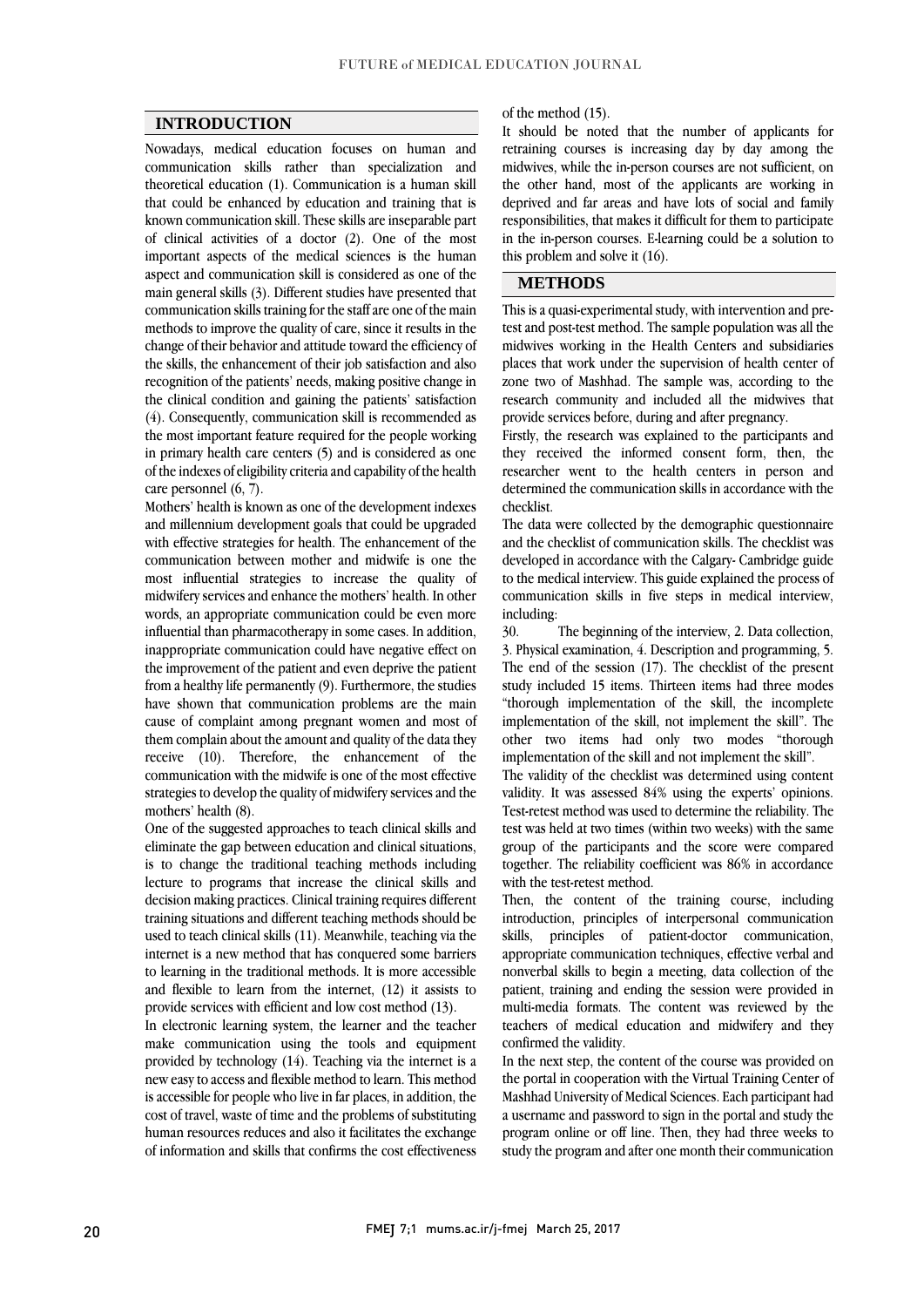| Table 1. Demographic feature including age and work experience |       |                           |       |             |  |
|----------------------------------------------------------------|-------|---------------------------|-------|-------------|--|
| Variable                                                       | Mean  | <b>Standard Deviation</b> | Least | <b>Most</b> |  |
| Age                                                            | 34.87 | 5.76                      | 24    | 49          |  |
| <b>Work Experience</b>                                         | 9.06  | 4.99                      |       | 18          |  |

skills were assessed again. In the end, the data were analyzed via SPSS, Paired t test, Wilcoxon test and Spearman and Pearson correlation coefficient.

# **RESULTS**

In the present study, the total number of the study population was 45 midwives. 12 of them were extracted at the beginning or during the study due to lack of required qualification such as not working in the midwifery section, having less than 6- months work experience in the health center, not having access to the internet and the content of the course, or having problem to thoroughly study the content of the course during the study, moving from their work place.

The participants' mean age was 35 and the mean of their working years was 9. 79% of the midwives were married. Most of them had B.S., 55 percent of them were officially employed and the 9 percent of them were not employed

| Table 2. Frequency distribution based on marital<br>status |                              |                           |  |  |  |
|------------------------------------------------------------|------------------------------|---------------------------|--|--|--|
| <b>Marital status</b>                                      | <b>Absolute</b><br>frequency | <b>Relative frequency</b> |  |  |  |
| Single                                                     |                              | 2.1%                      |  |  |  |
| Married                                                    | 26                           | 79%                       |  |  |  |

officially and had employment contract. Most of the participants were interested in their major and work place.

The results showed that there is no significant relationship between the impact of e-learning on the performance of the midwives and their demographic information including age, work experience, marital status, degree, employment condition, and interest in the field. It is declared that the mentioned factors have no impact on the enhancement of communication skills after the training. There was only significant relationship between the impacts of e-learning on the midwives' performance based on their interest in the workplace. The results show that if the midwives were interested in their workplace they had better performance in communication.

In relation with the impact of e-learning on the communication skill with the patients among the midwives working in the health centers, the results showed that, in accordance with the probability of paired t-test, the mean score of the midwives' communication skill was 1.26 in pretest and 1.75 in post-test which is a statistically significant difference (p≤0. 0001). In other words, training has had a positive effect on the enhancement of communication skills of the midwives (table 6). Furthermore, the results showed that e-learning has had a positive influence on the verbal and non-verbal communication skills of the midwives. The score of verbal communication was 1.13 before the intervention and increased to 1.70 after the training (table 7). In addition,

| Table 3. Frequency distribution of midwives based on education |                  |                                         |                      |                                       |  |  |
|----------------------------------------------------------------|------------------|-----------------------------------------|----------------------|---------------------------------------|--|--|
| <b>Degree</b>                                                  | <b>Frequency</b> | Percentage of<br>frequency distribution | Cumulative frequency | Percentage of<br>cumulative frequency |  |  |
| <b>Associate Degree</b>                                        |                  | 9%                                      |                      | 9%                                    |  |  |
| Bachelor                                                       | 30               | 91%                                     | 33                   | 100%                                  |  |  |
| Total                                                          | 33               | 100%                                    |                      |                                       |  |  |

| Table 4. Frequency distribution based on the employment status |                  |                                         |                             |                                       |  |  |
|----------------------------------------------------------------|------------------|-----------------------------------------|-----------------------------|---------------------------------------|--|--|
| <b>Employment status</b>                                       | <b>Frequency</b> | Percentage of<br>frequency distribution | <b>Cumulative frequency</b> | Percentage of<br>cumulative frequency |  |  |
| Official agreement                                             | 18               | 55%                                     | 18                          | 55%                                   |  |  |
| Contractual agreement                                          | 3                | 9%                                      | 21                          | 64%                                   |  |  |
| Casual agreement                                               | 8                | 24%                                     | 29                          | 88%                                   |  |  |
| Project agreement                                              | 4                | 12%                                     | 33                          | 100%                                  |  |  |
| Total                                                          | 33               | 100%                                    |                             |                                       |  |  |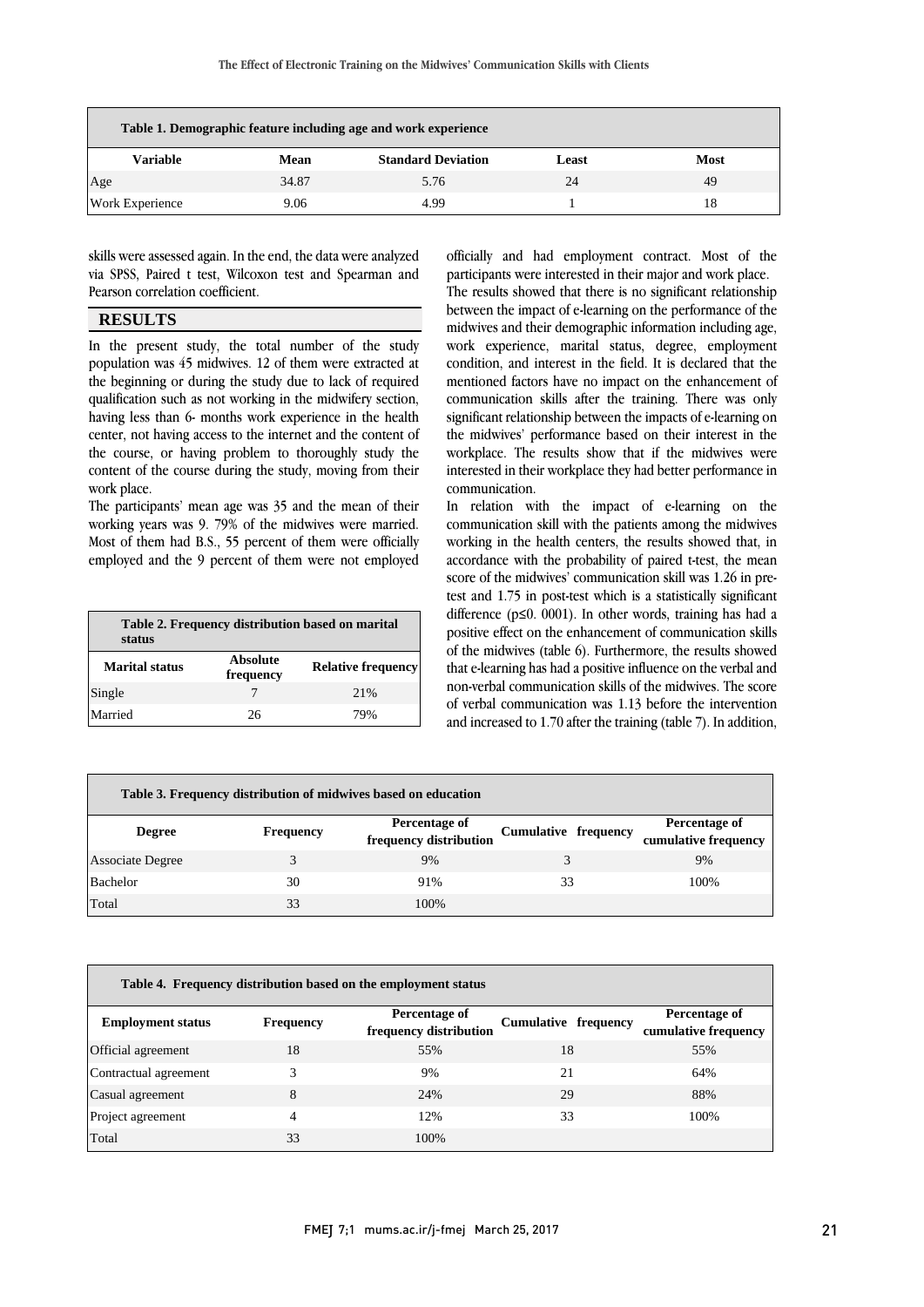| Table 5. Frequency distribution based on the interest<br>in the field |                              |                           |  |  |  |
|-----------------------------------------------------------------------|------------------------------|---------------------------|--|--|--|
| Interest in the<br>field                                              | <b>Absolute</b><br>frequency | <b>Relative frequency</b> |  |  |  |
| Yes                                                                   | 30                           | 91%                       |  |  |  |
| Nο                                                                    |                              | Q%                        |  |  |  |

the score of non-verbal communication skill developed from 1.53 to 1.84 after the training (table 8).Table 9 presents the frequency distribution of the study population based on the variables of the study. In accordance with the results of the indexes of participants' scores of the variables (communication skill, verbal and non-verbal communication) in the pre and posttests, it was determined that the percent of the participants that gain the total score (score 2) increased in all variables of the study after the intervention. The ones that gained score one or zero (including incomplete implementation and did not have the skill) decreased in all mentioned variables which shows the positive impact of training on the communication performance of the midwives.

# **DISCUSSION**

Communication skills training is one of the medical education arenas and is dependent on it that is considered more in the recent years. Moreover, several studies have been conducted on it and its impact on the results of the treatment and the quality of care. The studies show that training has a significant impact on the communication performance of the midwives and other staffs working in the health centers.

However, different studies have reported weakness of the health service providers and midwives in communication skills. The result could be due to lack of training. Consequently, it is recommended to have communication skill training programs to enhance the performance of the staff. Among the teaching methods, e-learning has become very popular owning to different various benefits.

In accordance with the results of the present study, the communication skills of the midwives are weak in the pretest, and only 46.16 percent of the participants had the skill thoroughly. Then, after the intervention and training the percentage of the people who had the skill thoroughly was reported 77.82%, which showed the positive impact of training on the performance of the midwives. This result is consistent with the study of Katebi et al. That reported communication skill training increases the score of midwives' scores of communication behavior. The midwives' mean score of communication, increased from 86.42% to 97.76 after the intervention during  $2 - 4$  week (8). Furthermore, in the review study conducted by Liu and his colleagues in china, it was presented that the results of most of the studies show the communication skill of the doctors and medical students could be enhanced by communication skills training (18) that is consistent with the results of the study of Cinar et al. in Turkey conducted for the residents of Emergency Medicine (19).

In addition, it is consistent with the study of Watling and Brown conducted on neurology residents showed that their communication skills increased after participation in a communication skill training workshop and the participants stated that these trainings could enhance the interaction of the patient and the doctor (20).

The results of the study showed that verbal communication

| Table 6. The impact of e-learning on the communication skills of the midwives |      |               |                           |               |                    |
|-------------------------------------------------------------------------------|------|---------------|---------------------------|---------------|--------------------|
| <b>Steps</b>                                                                  | Mean | <b>Number</b> | <b>Standard deviation</b> | <b>T-test</b> | Significance level |
| Pre-test                                                                      | 1.26 | 33            | 0.17                      | $-13.68$      | 0.0001             |
| Post-test                                                                     | 1.75 | 33            | 0.13                      |               |                    |

| Table 7. The impact of e-learning on the verbal communication skill |      |               |                           |                |                    |
|---------------------------------------------------------------------|------|---------------|---------------------------|----------------|--------------------|
| <b>Steps</b>                                                        | Mean | <b>Number</b> | <b>Standard deviation</b> | <b>T</b> -test | Significance level |
| Pre-test                                                            | 1.13 | 33            | 0.20                      | $-13.12$       |                    |
| Post-test                                                           | 1.70 | 33            | 0.15                      |                | 0.0001             |

| Table 8. The impact of e-learning on non-verbal communication skill |      |               |                           |                 |                    |
|---------------------------------------------------------------------|------|---------------|---------------------------|-----------------|--------------------|
| <b>Steps</b>                                                        | Mean | <b>Number</b> | <b>Standard deviation</b> | <b>Wilcoxon</b> | Significance level |
| Pre-test                                                            | 1.53 | 33            | 0.30                      | $-3.92$         | 0.0002             |
| Post-test                                                           | 1.84 | 33            | 0.17                      |                 |                    |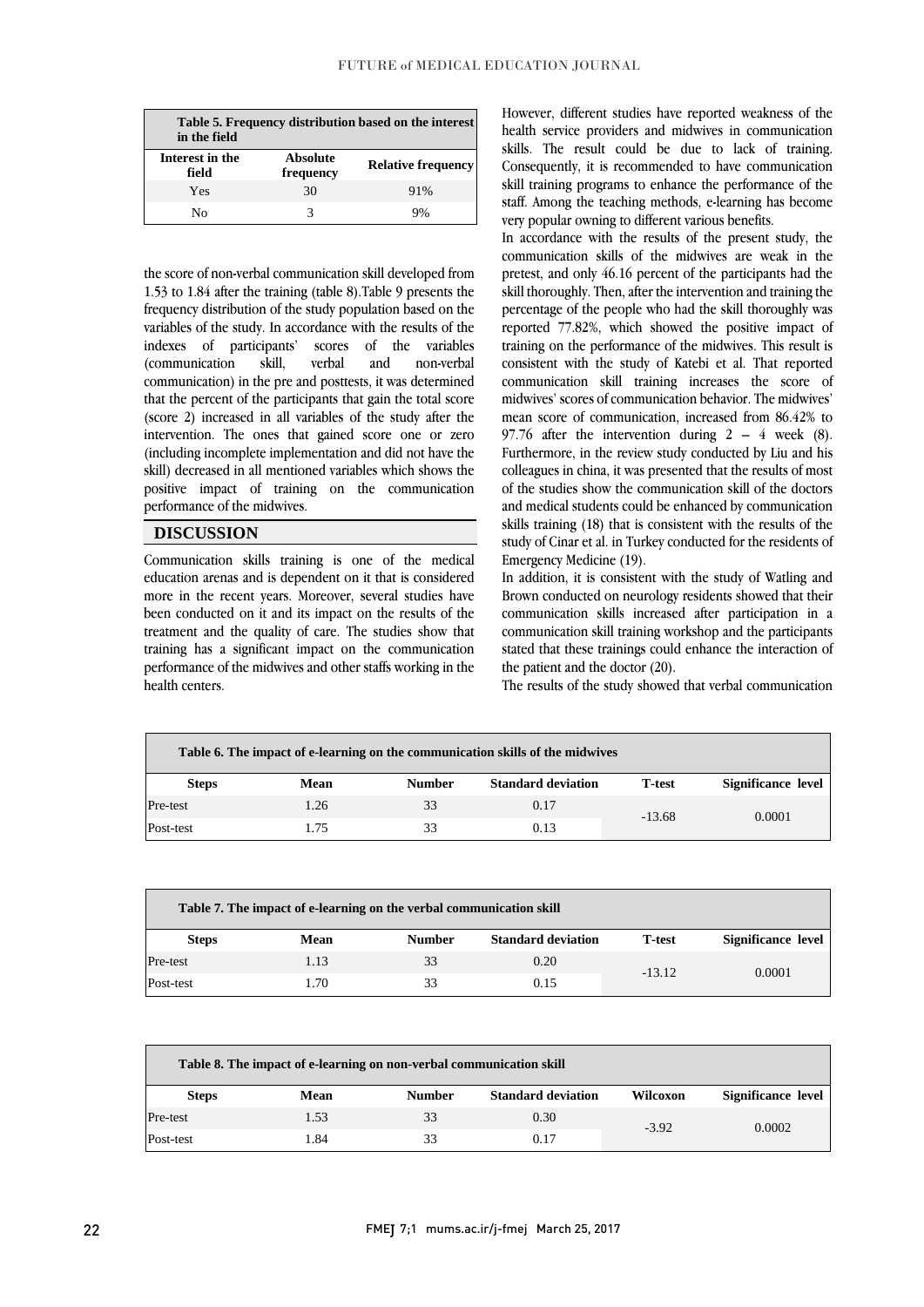|                                       | Table 9. Descriptive indexes of the scores of the participants in the variables of the study |                       |                       |                       |                       |
|---------------------------------------|----------------------------------------------------------------------------------------------|-----------------------|-----------------------|-----------------------|-----------------------|
|                                       |                                                                                              |                       | <b>Pretest</b>        | <b>Posttest</b>       |                       |
| <b>Variable</b>                       | Level of skill                                                                               | Absolute<br>frequency | Relative<br>frequency | Absolute<br>frequency | Relative<br>frequency |
|                                       | thorough implementation of the skill (score 2)                                               | 122                   | 36.96                 | 241                   | 73.03                 |
| Verbal<br>communication<br>skills     | the incomplete implementation of the skill<br>(score 1)                                      | 131                   | 39.69                 | 81                    | 24.54                 |
|                                       | not implement the skill (score 1)                                                            | 77                    | 23.33                 | 8                     | 2.42                  |
|                                       | thorough implementation of the skill (score 2)                                               | 107                   | 64.84                 | 145                   | 87.87                 |
| Non-verbal<br>communication<br>skills | the incomplete implementation of the skill<br>(score 1)                                      | 39                    | 23.63                 | 15                    | 9.09                  |
|                                       | not implement the skill (score 1)                                                            | 19                    | 11.51                 | $\overline{5}$        | 3.03                  |
|                                       | thorough implementation of the skill (score 2)                                               | 229                   | 46.16                 | 386                   | 77.82                 |
| skills                                | Communication the incomplete implementation of the skill<br>(score 1)                        | 170                   | 34.27                 | 96                    | 19.35                 |
|                                       | not implement the skill (score 1)                                                            | 96                    | 19.35                 | 13                    | 2.62                  |

skill was not desirable before training while there was a significant difference after the intervention. The study of Taghizadeh and his colleagues presented that the level of verbal communication is not desirable among the midwives and only 38% of them are at an optimum level, (21) in addition, the study of Barati and his colleagues declared that verbal communication skill of the participants was 36.7% which is not desirable (22). These results are consistent with our study. However, our result is not consistent with the study of Pakgohar that reported the verbal skill of more than 50% of the counselors of family planning are in a desirable level (23).

The results of the study showed that although non-verbal communication skills of the midwives were desirable to some extent, their non-verbal communication enhanced after the training which determines the efficiency of the training. In this regard, the results of the study of Sadeghi Sharme, Amiri and his colleagues showed that although the non-verbal communication skills of the nurses were in high level before intervention (72.3%), training has had a positive effect on the behavior of the nurses with the patients and caused the enhancement of their communication skills and their non-verbal communication skill increased after the intervention to 79.20% which is consistent with the present study  $(4)$ .

The results of different studies have shown that e-learning could be an independent method that have the potential impact to reach educational purposes. In the analysis of the e-learning educational method, the results showed that the impact of e-learning courses is similar to in-person in the enhancement of learning and knowledge. The study of Mohammad Hussein Delshad and his colleagues presented that web-based training has gained the satisfaction of the staff of health centers (24). Weber and his colleagues used a computer to teach physical examination of the abdomen to the students and midwifery, it was determined that this method could help the weaker students more (25). In addition, Kuo et al showed that e-learning increased knowledge and self-confidence of mothers to take care of

their babies (26). All these studies are consistent with our study. However, some studies have reported different results. Gustafson and his colleagues conducted a study using computer- based education to teach about breast cancer. Their results showed that there was no significant difference between the two groups of computer-based and brochure-based training (27). The study of Mitra Zolfaghari and his colleagues on the impact of e-learning and lecture methods about the health of mother and child to the nursery students of Tehran University of Medical Sciences showed that the results of the groups were similar (28). It seems that the difference in the findings of the studies is due to the difference in the study population and their different points of view and the different of time by using e-learning method. In relation to the influence of e-learning on the performance of midwives and their personal information, the results showed that lack of influence of each component of the increase of communication skill is due to training, which is consistent with the study of Amini and his colleagues (29). However, the study of Barati and his colleagues showed that age, gender, degree is the most important influential factors on the communication skills. Furthermore, in the study of Amiri et al, there was a significant difference between age and the score of communication skills. The nurses who were older than 40 gained the highest score of communication skill, (4) which is consistent with the study of Rezaee and his colleagues on doctors' communication skill and the study of Rezaee determined that the doctors that were elders and had more work experience, paid more attention to communication skill and gained higher score (30) it is not consistent with the study of Barati and ours. In relation to the reduction of the level of application of communication skills with the level of interest in the workplace, it is probable that the lower level of interest in the workplace results in burnout and lack of motivation that could influence their performance and communication skill. The higher level of staffs' skills could be due to their less work experience and lower age in comparison to others that could be explained by considering the high level of motivation, which is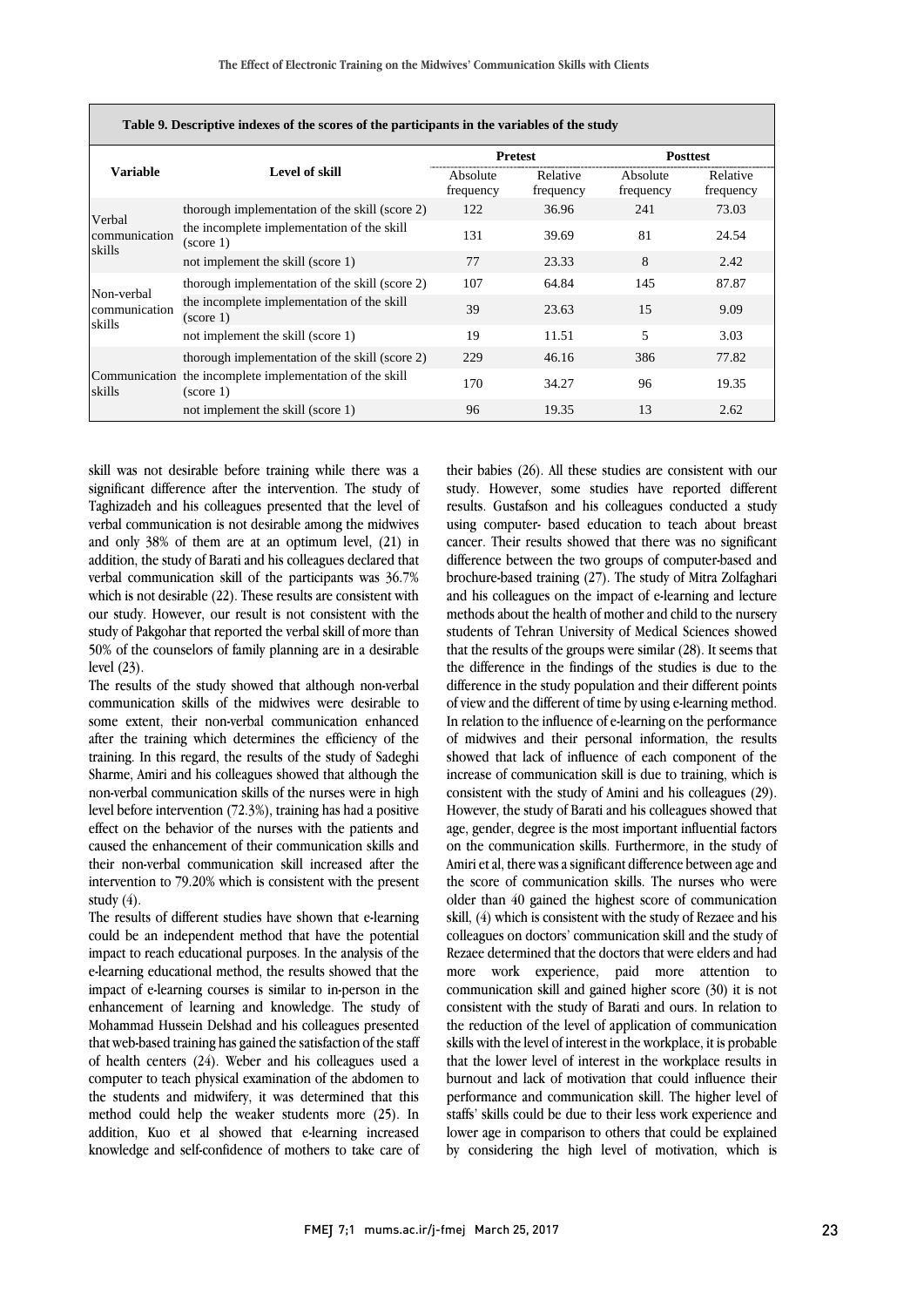consistent with the study of Barati and his colleagues (22). Since in the health system of Iran, health care providers and midwives are the first people who provide services, they shoulder the first level of responsibility, their skills should be improved in this respect. Therefore, in accordance with the important role of communication skills and the results of the present study, the level of communication skills was not desirable among the midwives. Furthermore, e-learning has had a positive effect on the communication skills of the participants. Therefore, it is recommended to have continuous training programs as a practical part of the education in order to increase the quality of care and upgrade the health system level. In accordance with the benefits of the e-learning method, it could be used as a complementary program or substitution for the traditional and current methods.

# **ACKNOWLEDGMENTS**

The authors highly appreciate the midwives that participated in the study and also the esteemed authorities of the Health Center.

**Research Committee Confirmation and financial support:** The present study is extracted from the thesis of M.Sc. in Medial Education. It is approved in the Research Council of Mashhad University of Medical Sciences (No: 931490).

#### **REFERENCES**

1. Siamian H, Bagheri-Nesami M, Nia RD, Nezhad FR, Akbari H, Balaghafari A, et al. Assessment of interpersonal communication skills among Sari Health Centers' staff. Materia socio-medica 2014; 26(5): 324.

2. Shahini N, Sanagoo A, Jouybari LM. Communication skills and professionalism: The self-assessment of Golestan University of Medical Sciences' students. Future of medical education journal 2012; 2(3): 3-6.

3. Karimi Moonaghi H, Taheri NK, Behnam Voshani HR, Vaghee S, Yavari M. The effect of communication skills training on the quality of nursing care of patients. MS. Dissertation. Mashhad University of Medical Sciences, 2012. [In Persian].

4. Amiri H, Sadeghi Sharme M, Karimi Zarchi A, Bahari F, Binesh A. Effectiveness of solution-focused communication training (SFCT) in nurses' communication skills. Journal of military medicine 2013; 14(4): 271- 8. [In Persian].

5. Hadizadeh Talasaz Z, Noorani Saadoldin S, Shakeri MT, Modares Gharavi M. Study the level of happiness in midwives working in maternity and its relationship to their quality of communicative performance in Mashhad in 1392. Journal of Nursing and Midwifery Urmia University of Medical Sciences 2015; 13(4): 320-7.

6. Javaher A, Khaghanizade M, Ebadi A. Study of communication skills in nursing students and its association with demographic characteristics. Iranian journal of medical education 2014; 14(1): 23-31. [In Persian].

7. Razi M, Reyhani T, Asgari Nekah M, Yavari M. Comparison of the effects of two methods small group discussion versus roleplaying on nurse's communication skills with child. MS. Dissertation. Mashad University of Medical Sciences, 2016. [In Persian].

8. Katebi M, Khadivzadeh T, Taheri NK, Sepehri Z, Esmaily H. Comparison the effects of teaching communication skills to midwives and their communication behavior with parturient in two methods: role playing

and video feedback. Journal of nursing and midwifery sciences 2015; 4(8): 487-99. [In Persian].

9. Razi M, Reyhani T, Asghari Nekah SM, Rajabpoor M. The effect of training on communication skills of nurses with child through small groups discussion. Future of medical education journal 2016; 6(4): 38-43. 10. Vafaei Z, Gavadnori M, Najjar S, Latifi M. Barriers of Effective Communication between Midwives and Parturient Women in Hospitals of Khuzestan Province, Iran, 2012. The Iranian journal of obstetrics, gynecology and infertility 2013; 15(40): 10-5. [In Persian]. 11. Murdoch Eaton D, Cottrell D. Structured teaching methods enhance skill acquisition but not problem-solving abilities: an evaluation of the 'silent run through'. Med Educ 1999; 33(1): 19-23.

12. Sheikh Abumasoudi R, Kashani F, Karimi T, Salarvand S, Hashemi M, Moghimian M, et al. Comparison of two methods of training (face-to-face and electronic) on depression, anxiety and stress in breast cancer patients. Iran J Breast Dis 2015; 8(2): 24-34.

13. Ghafouri Fard M, Hasankhani H. Virtual hospital: a new approach in education and treatment. Journal of medical education development 2015; 8(17): 47-57. [In Persian]. 14. Mohamadirizi S, Bahrami M, Moradi F. Comparison of the effect of electronic education and pamphlet on the knowledge of women about their post partum hygiene. Journal of nursing education 2015; 3(4): 29- 36. [In Persian].

15. Omrani S, Fardanesh H, Ebrahimzade I, Sarmadi MR, Rezaei M. Comparing the effects of lecture-based and E-learning methods on learning and motivation of<br>participants in continuing medical continuing education. Strides in development of medical education 2013; 9(2): 143-52. [In Persian].

16. Hadidi P. Investigation on the efficacy of the two training methods of workshop and e-lerning training on the level of knowledge

of the obstetricians working at health centers across Kerman as well as their attitudes towards e-lerning. MS. Dissertation. Faculty of Medicine: Shahid Beheshti University of Medical Sciences and Health Services, 2014. [In Persian].

17. Montazeri R. The concurrent validity of using simulated patient and real patient in communication skills assessment of medical students. MS. Dissertation. Mashhad University of Medical Sciences, 2014.

18. Liu X, Rohrer W, Luo A, Fang Z, He T, Xie W. Doctor-patient communication skills training in mainland China: a systematic review of the literature. Patient Educ Couns 2015; 98(1): 3-14.

19. Cinar O, Ak M, Sutcigil L, Congologlu ED, Canbaz H, Kilic E, et al. Communication skills training for emergency medicine residents. Eur J Emerg Med 2012; 19(1): 9-13. 20. Watling CJ, Brown JB. Education<br>research: Communication skills for Communication neurology residents structured teaching and reflective practice. Neurology 2007; 69(22): E20-E6.

21. Taghizadeh Z, Rezapour MA, Alimoradi Z. Usage of communication skills by midwives and its relation to clients satisfaction. Journal of Faculty Nursing and Midwifery Tehran University of Medical Sciences 2006; 12(4): 47-56.

22. Barati M, Afsar A, Ahmadpanah M. Assessment of Communication Skills Level among Healthcare Practitioners. Scientific journal of Hamadan University of Medical Sciences and Health Services 2012; 19(1): 63-9.

23. Pak Gohar M, Rahimikian F, Abbasi M, Mohammadi I. Evaluation of quality of family planning counseling to patients at health centers affiliated to Tehran University of Medical Sciences. Life journal 2002; 8: 15. [In Persian].

24. Delshad MH, Heidarnia A, Niknami S. Investigating healthcare personnel's satisfaction with quality of web-based learning in teaching preventive behaviors of